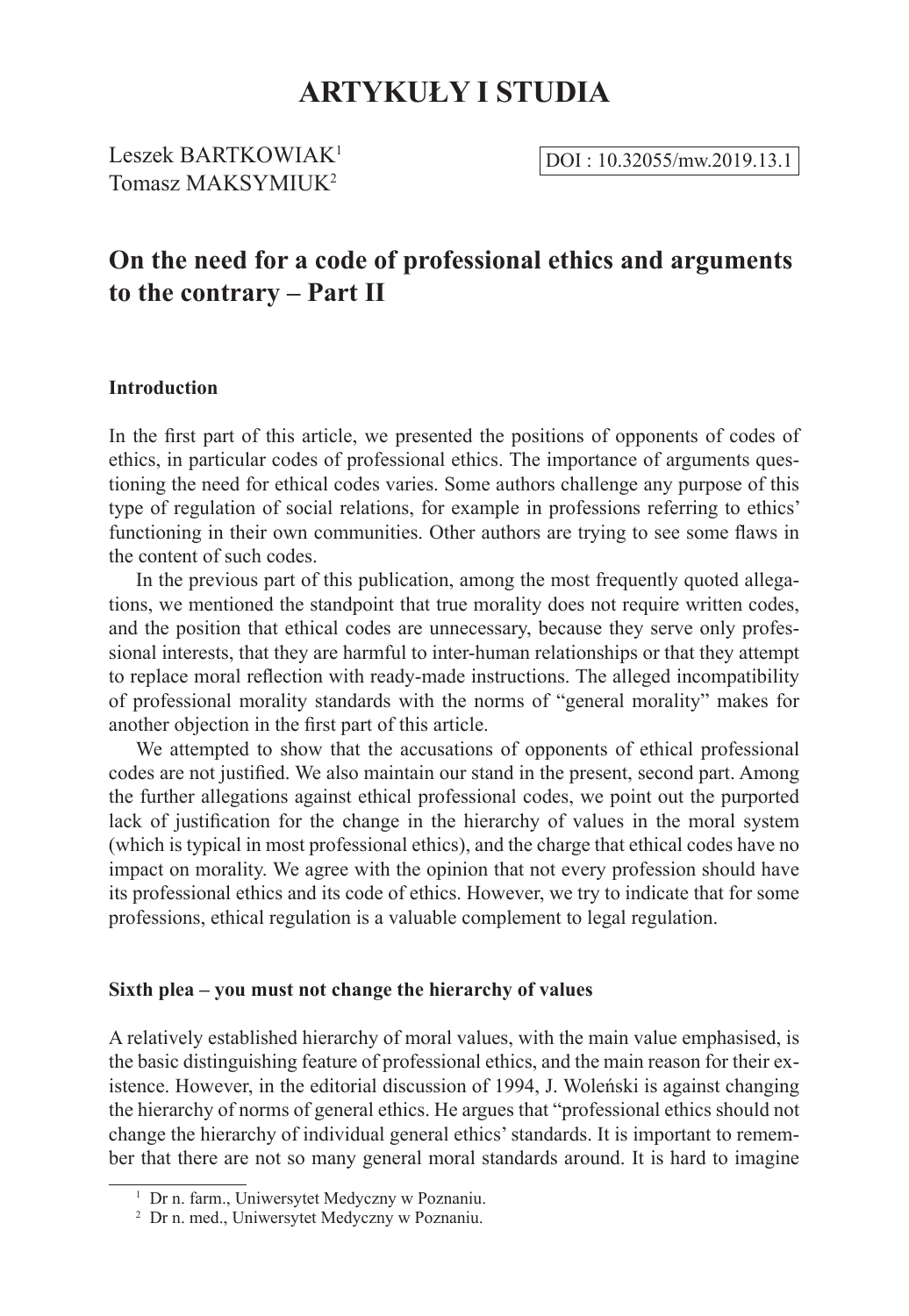how professional concretisation could change the hierarchy of individual norms, e.g. swap "don't kill" with "don't lie".<sup>3</sup>

W. Galewicz cites the opinion of J. Woleński, against the change in the hierarchy of values, but he does not fully agree with him.<sup>4</sup> "One could argue whether this change in the rank of individual norms, about which Woleński writes, is actually so hard to imagine" – writes Galewicz, and admits the possibility that such a change of hierarchy would be permissible in some cases.<sup>5</sup> We should agree that the pursuit of some professions is just the "some accidents" mentioned.

Similarly, R. Piłat, who acknowledges the superfluousness of the code, wonders about the legitimacy of lying in the practice of a physician. Asks if the code provides the means to resolve a possible conflict between the "do not lie" norm and other norms? In his analysis, however, he refers to the hypothetical code, not actually existing, which ultimately allows him to formulate the conclusion: "I do not see any meaningful role that could be played in this example by the ethical code of the medical profession".<sup>6</sup> In the actual version of the code, with a set hierarchy of values, the conflict of general norms (e.g. prohibiting lies) with basic norms is automatically excluded.

As B. Skarga says – realising one value can destroy another. This is a logical consequence of choice, but it is not the destruction of value that is the purpose of action, but the consequence of choosing a higher value. No ethical code recommends or justifies evil. That it sanctions "moral vice" is pure fiction.

Most authors, however, recognise the change in the hierarchy of norms as typical for professional ethics. K. Kiciński notes (after I. Lazari-Pawłowska) the basic distinguishing feature of the codes of professional ethics: "It is in the field of professional ethics that, for example, a relatively precise hierarchisation of some norms and values, that operate without preferences in terms of general ethics, can take place".<sup>7</sup> A change in the hierarchy of norms actually takes place in every professional ethics, which not only does not cause the problems listed by the author, but also provides the basis for an unambiguous understanding of one's professional goals and making justified moral choices. Were it not for the written form of professional morality with the hierarchy of norms adopted in the professional environment (corresponding to the hierarchy of values) – the actual choices of action would be unpredictable or belated, because they would depend on a momentary decision dictated by belief or emotion.

This can be seen in the example from the discussion. The belief that the doctor's main ethical duty is to respect the informed consent of the patient may decide to discontinue treatment because allegedly "ethics settle the conflict to respect the patient's will".<sup>8</sup> Such conviction will not change the physician's code-related commitment: the first task, above all others (which a moral person may have) is to save human life, not to recognise patient's autonomy! The hierarchy of norms is secondary to the hierarchy

<sup>3</sup> J. Woleński, *Przeciw etyce zawodowej*, "Etyka", Year 1994, no. 27, pp. 184–187.

<sup>4</sup> W. Galewicz, *W sprawie odrębności etyk zawodowych*, p. 24. Quoting J. Woleński, *Przeciw etyce zawodowej*, "Etyka", Year 1994, no. 27, pp. 184–187.

<sup>5</sup> W. Galewicz, *W sprawie odrębności etyk zawodowych*, p. 24.

<sup>6</sup> R. Piłat, *Kodeks heroizmu*, "Etyka", Year 1994, no. 27, pp. 189–191.

<sup>7</sup> K. Kiciński, *Etyka zawodowa a kodeks*, "Etyka", Year 1994, no. 27, pp. 174–177.

<sup>8</sup> I. Lazari-Pawłowska, *Etyka zawodowa bez kodeksu*, "Etyka", Year 1994, no. 27, pp. 177–180.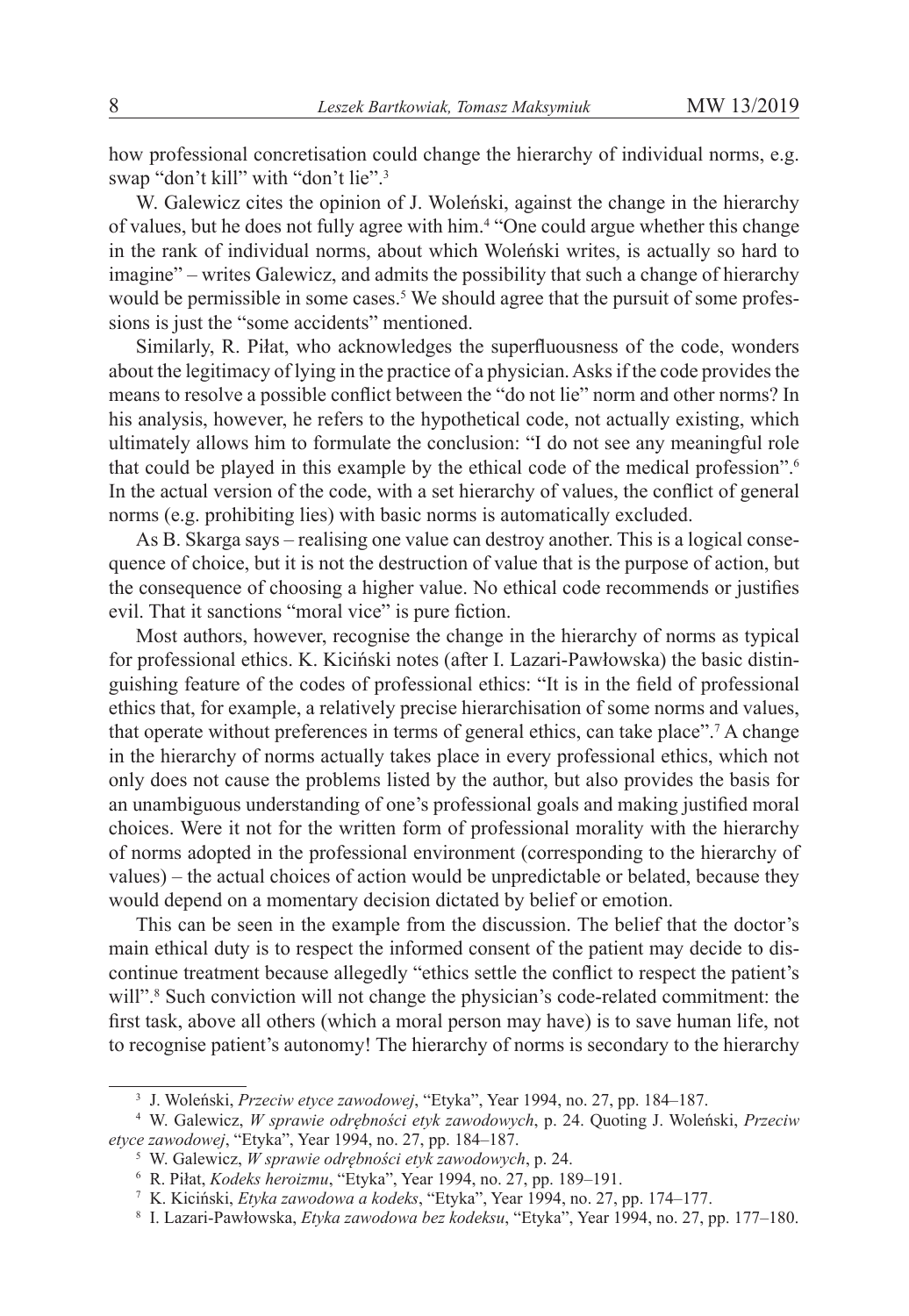of values, and the code resolves the conflict of the indicated values just the opposite of what the author of the example found.

Preferences resulting from the hierarchy of norms translate into preferences for specific actions – they facilitate the decision to take them. The "inviolability" of the enigmatic principles of "general ethics" would mean a prohibition of action, especially of professional type. "Respect" for the – fethicised by the ethics – "pluralism of values", which implies inviolability of any of them, would thereby mean a prohibition of any action, so as not to violate any of the values, when we know that all values in one action, most often even only two, cannot be realised. Failure to recognise this condition, and preventing the possibility of modifying professional ethics, as to content or hierarchy would mean that "basically talking about professional ethics as a separate subject of analysis ceases to be justified".<sup>9</sup>

#### **Seventh allegation – codices do not shape morality**

Codes of ethics do not create morality, but express it. A distinction should be made between the creation of morality, by the code, starting from the very basics (which is fundamentally impossible) – and the code's only formative influence on it, as well as the code's modifying effect on the already existing moral beliefs of a person in the profession. Such an impact of the code should be considered possible. Just as the legalisation of previously morally unacceptable acts causes their moral trivialisation/ belittling over time, so also giving the rank of a code to either prohibition or order to certain actions, may over time influence the internalisation of the ethical requirements in the professional environment, and make them an element of one's own morality.

Regardless of the effectiveness of the impact of the code of ethics' professional standards on the beliefs of members of the professional environment, there are two extreme positions defining the function of the code for expressing professional morality. The first of these positions presents the view that professional ethics are intended to determine the moral minimum among members of the profession. The second position is that professional ethics enhance, above average, the moral requirements imposed on representatives of the profession.

W. Pawlik is one of the authors who suppose that professional ethics define the "moral minimum" of professional practices which must not be exceeded, while the Code has an educational function, it is an instrument of disciplining persons who violate these rules.<sup>10</sup> Assuming the educational function of the code of professional ethics, he supposes (because he is considering the abstract code), that it would be an instrument to discipline members of the profession, however, presenting not a set of requirements, but a list of ethical postulates whose fulfilment is not an obligation.<sup>11</sup>

A similar version of the "moral minimum" is presented by J. Kraszewski, believing that professional ethics are codified so that representatives of specific professions

<sup>9</sup> I. Bogucka, T. Pietrzykowski, *Etyka w administracji publicznej*, NexisLexis Polska Sp. z o.o., 2nd edition, Warszawa 2010, p. 95.

<sup>10</sup> W. Pawlik, *Niecnota uregulowana*, "Etyka", Year 1994, no. 27, pp. 171–174.

<sup>11</sup> W. Pawlik, *Niecnota uregulowana*...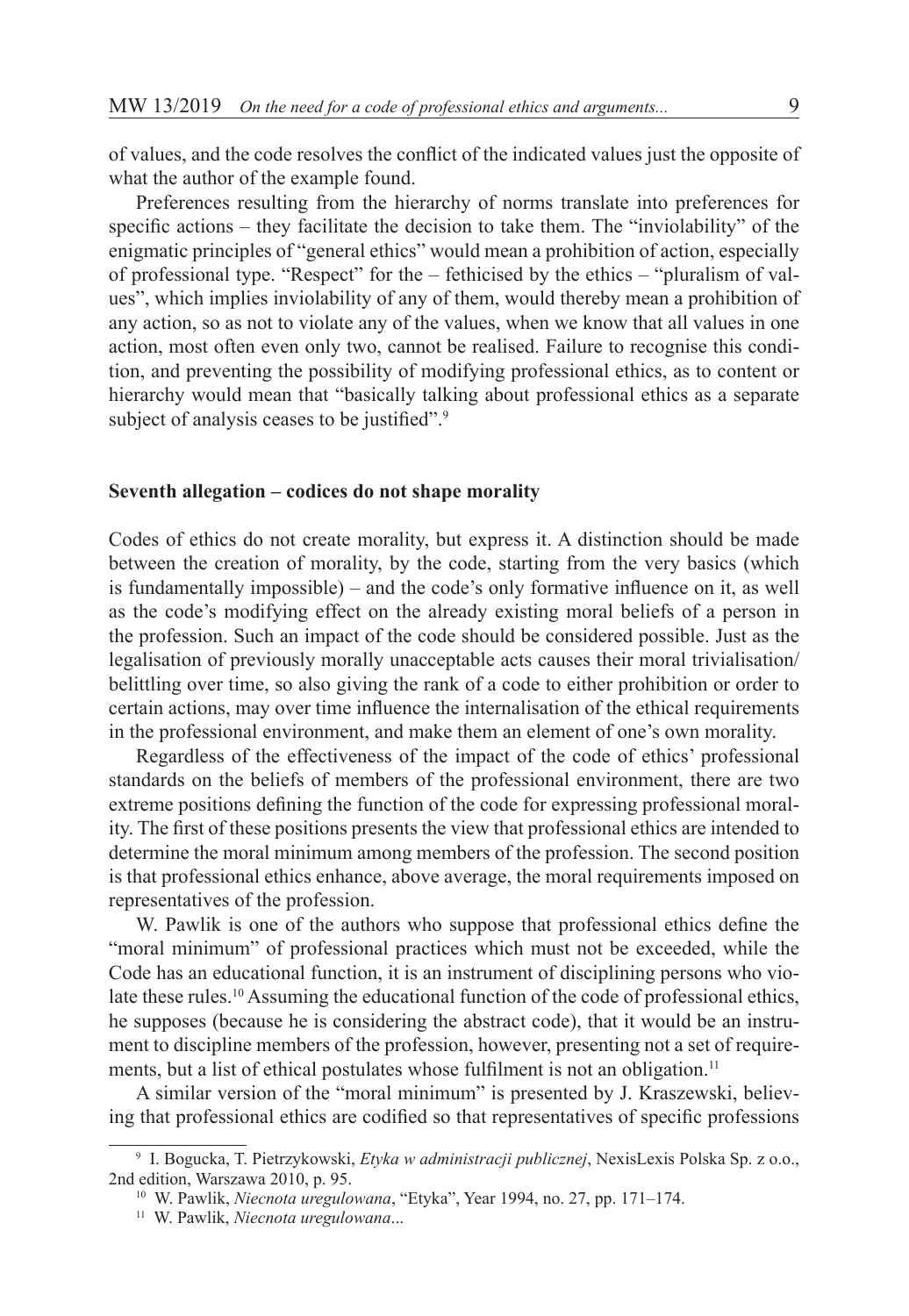are aware of responsibility for any professional misconduct. The border case of sanctions for such misconduct is exclusion from the profession.<sup>12</sup> He also believes – in the context of discussing the need for professional ethics – that no one requires the representatives of professions (teacher, judge, business advisor) of moral excellence. He believes that "professional ethics are codified not so much as to raise the prestige of the profession, but to preserve it".<sup>13</sup> The notion of maintaining prestige, not raising it, does not seem convincing. To preserve something, such as prestige, you must have it first. If every occupation had high prestige, none would have it. Therefore, the Code does not require a minimum, but a maximum.

Contrary to the claim of W. Pawlik, who believes that professional ethics "particularise" or "liberalise" universal principles in order to limit the practice of "moral vice" in professions $14 - it$  can be stated to the contrary. The code of professional ethics, by implementing certain norms of morality into professional practices, not only does not liberalise them, but definitely gives them categorical meaning.

This determinant appears to be noticed. R. Piłat, who opposed the codes, considered, apart from the existing professional codes, that he would accept the "heroic" code, i.e. one that strengthens the application of general ethics standards. He asks why lawyers should not set a "heroic norm" for themselves, stating that truthfulness applies to them "above all" and "no matter what".<sup>15</sup> First, one could ask, why they would do that? Is truthfulness really the character trait that matters most to legal practitioners? Lawyers will not establish such a norm, because there is no such social and professional expectation. Although, according to popular beliefs, truthfulness is a valued virtue that serves to protect the value of truth, it is not the most treasured value of either the prosecutor, judge or lawyer. It is very possible that, among the legal professions, it is only expected of a notary public, for whom credibility is the basic condition for exercising the profession. The tasks of the legal profession are directed at moral goals other than truth (truthfulness), and it is they that should be concerned with basic obligations, which actually is the case here. For a judge, truth is not the most important value in his/her moral system, which should guide in his/her work, but justice! That's what the judges want, but also the defenders!<sup>16</sup>

R. Piłat imposes a similar requirement on physicians: "If respect for life obliges everyone, why do doctors" – asks R. Piłat – "or mountain rescuers could not apply to themselves a heroic norm in which 'above all', 'at all costs' – is added". Please note that if we use the formula "above all", "at all costs", then we refer to the hierarchy of things. An insight into the content of the physicians' code of ethics could show that the demand has already been met. The proposal for a "heroic code" is thus balancing the open door: codes of professional ethics, requiring professional members to accept additional ethical obligations, are thus declarations of heroism. Life practice shows that individuals in mutual relations expect a minimum of decency (not a maximum) from each other, and in normal conditions this applies to all types of relationships (minimum

<sup>12</sup> J. Kraszewski, *Zachować prestiż zawodu*, "Etyka", Year 1994, no. 27, pp. 202–204.

<sup>13</sup> J. Kraszewski, *Zachować prestiż zawodu*…

<sup>14</sup> W. Pawlik, *Niecnota uregulowana*...

<sup>15</sup> R. Piłat, *Kodeks heroizmu*…

<sup>16</sup> Ibbidem.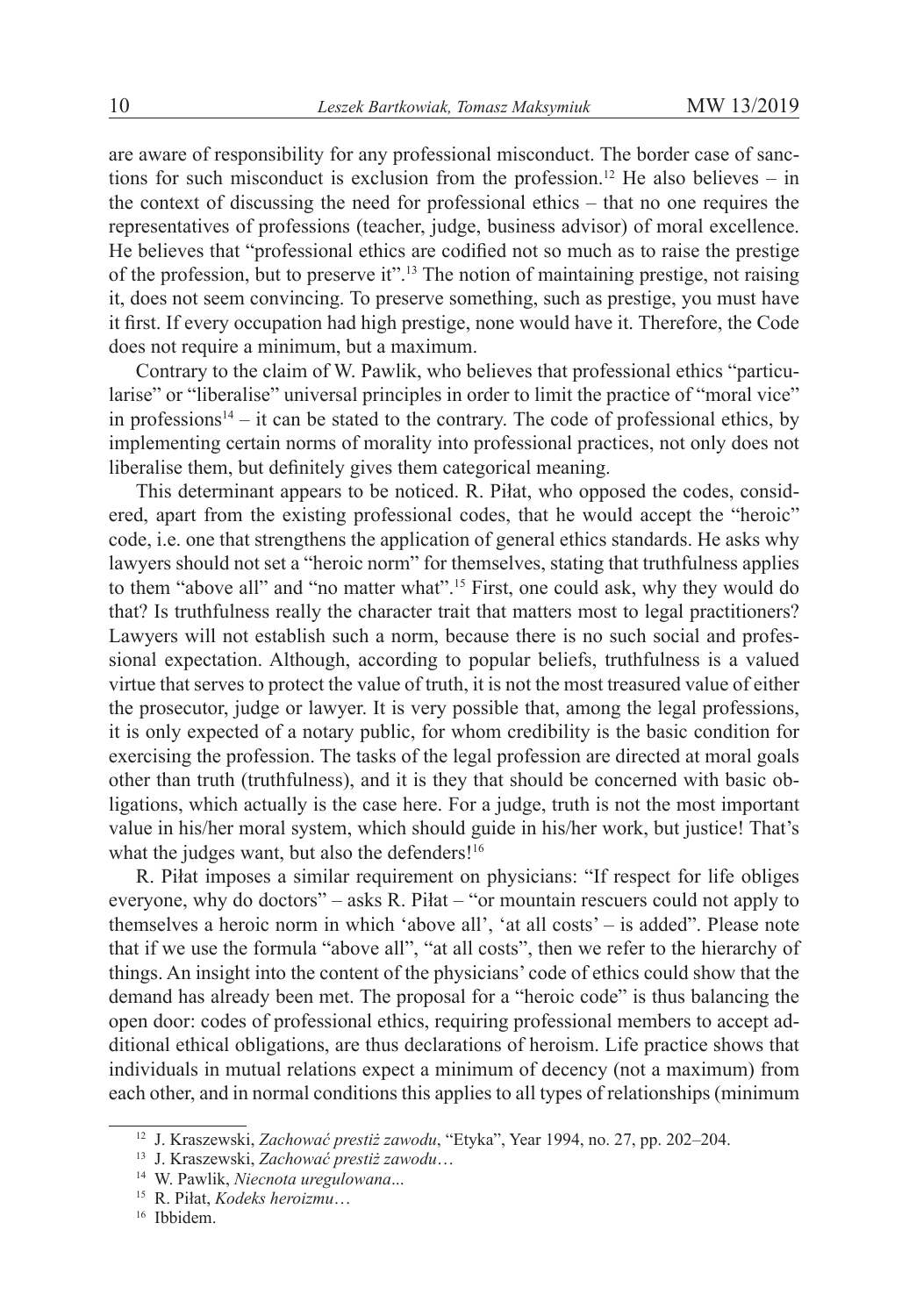honesty, minimum trust, minimum kindness). The reaction to the lack of fulfilment of the moral minimum is condemnation, while for going beyond this moral mediocrity we offer admiration and praise. A lapse/aberrance is when a breach of high standards, and not low ones, occurs. Therefore, for professional ethics, the "moral minimum", i.e. the minimum of decency, is not enough – we want, as potential clients, and as members of this profession, extraordinary decency, and this extraordinary decency in code provisions is declared.

Professional ethics not only represent the highest values of the vast majority of persons, but also give the chosen ones a basic meaning, and additionally oblige members of the profession to recognise and cultivate certain virtues to a higher degree, than is the case among "ordinary people" (e.g. patience, caregiving, self-sacrifice, kindness). The imposition of additional obligations on professional members by professional ethics makes the latter the perfectionist ones. The choice of profession is acceptance of the ethical requirements in its professional environment. Unlike the law that obliges everyone, professional ethics only oblige professionals. Therefore, ethical perfectionism is the result of a conscious choice.

Among those who see in the codes of professional ethics a tool for shaping ethical perfectionism, there are also two positions. For some authors, declarations of ethical good conduct contained in professional codes of ethics – refer only to the good will of the addressees. The second position sees the code of conduct as a strict establishment of obligations. The practice of the functioning of codes of professional ethics shows the standards contained in the code as ethical obligations imposed unconditionally, adopted under the threat of sanctions being applied by the professional environment for non-compliance.

Therefore, one cannot agree with the opinion that although the performance of certain professions raises special moral problems, and generally the moral expectations of the representatives of these professions are above average – they are definitely enough for them to build an ethical model of conduct, the principle of general ethics along with formalised professional pragmatists.<sup>17</sup> J. Woleński, standing against the need for codes of professional ethics, stated that "the rules of choice in conflict situations are either generally valid or regulated by legal provisions".<sup>18</sup> At the same time, the same author noted that "moral expectations for representatives of these professions are above average". On what basis do we claim (if we claim) that moral expectations for some persons are greater than for other people?

These additional ethical obligations of members of the profession are reflected in the increased moral expectations of members of society. "The most well-known codes of professional ethics refer to the special generosity of individuals performing 'professional' services "(physicians, teachers)".<sup>19</sup> It is important that these expectations seem to be fully justified both on the side of the users of the profession (e.g. patients, and on the side of physicians, practicing the profession). The author does not specify why these expectations are higher, although at the same time he claims that "to be a good (from a moral point of view) judge or postman, it is absolutely enough to respect the

<sup>17</sup> J. Woleński, *Przeciw etyce zawodowej*, "Etyka", Year 1994, no. 27, pp. 184–187.

<sup>&</sup>lt;sup>18</sup> Ibidem.

<sup>19</sup> J. Górnicka, *W obronie kodeksów etyki zawodowej*, "Etyka", Year 1994, no. 27, pp. 187–189.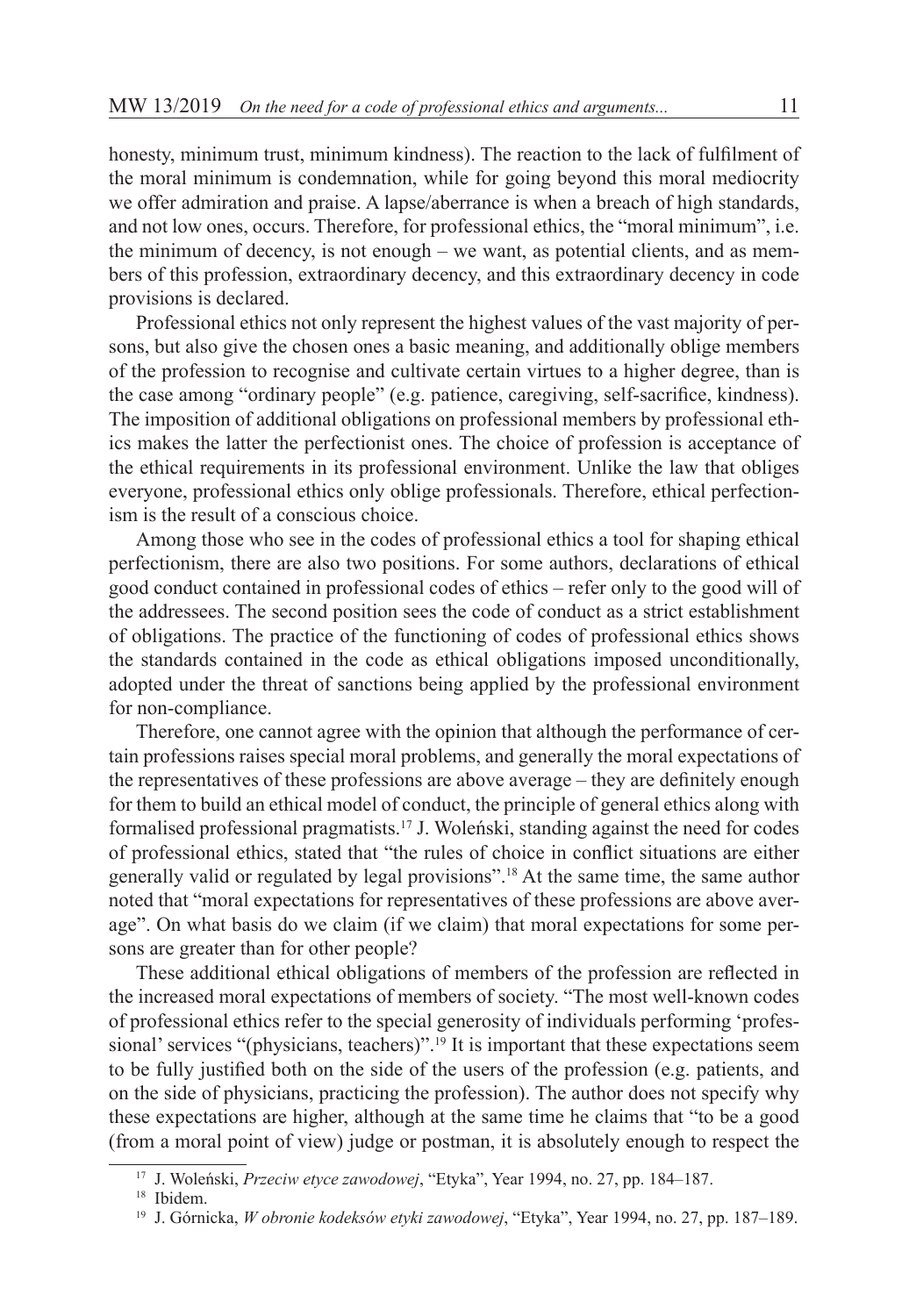principles of general ethics and appropriate professional pragmatics".<sup>20</sup> You can find a certain contradiction here. If the appearance of a difference results from a different perception of dishonesty in individual cases, where does this different perception come from?

J. Woleński believes that dishonesty of a judge and dishonesty of a seller are similar in nature, but a dishonest judge is assessed more severely than a dishonest seller, because "moral expectations of judges are much higher than expectations of sellers", and "a dishonest judge is judged more seriously than a dishonest seller".<sup>21</sup> This is certainly the case. Why, however, are people's moral expectations of the judge greater than that of the seller? Could it be about two different, though "generically" similar types of honesty? If for everyone the requirements of "general ethics" would be sufficient, then there should be no difference in the requirements imposed on representatives of some professions and other persons.

It can be argued that two ethically wrong deeds differ in their degree of honesty until it becomes clear, that what we call "honesty" is very ambiguous, and is actually synonymous with "ethics". In this sense, we demand the same ethicality ("honesty") from all persons, but does honesty or dishonesty (ethicality or unethicality) of some individuals matter more to us, than that of other people? Do we care more about the honesty of the judge or the honesty of the shopkeeper? Is it still possible to say that there is no difference between their respective tokens of "honesty"? If there is only one kind of honesty (or there is none), we discover that it matters to us what value dishonesty is about. And just as we want to prioritise individual values (or norms), we also want to grade dishonesty. Ultimately, however, the evaluation of human action in moral terms has a purpose only when it relates to the evaluation of man as a human. The weight of moral values (and norms) does not depend on the occupation or social position of a person in general. Thus, honesty – from the example of J. Woleński – in the actions of a judge and in the actions of a shopkeeper is the same human integrity (compliance of action with morality) in both cases, however, it refers to values of different rank that may be present and violated in the actions of these individuals, practicing diverse professions.

We can easily see the kind of moral value where protection or violation may result from the professional activities of a judge or a postman (as noted above, this is by no means "honesty"). The value that has been subjected to the judge's action is justice. On the other hand, for a postman who, although incidentally may, during his work, affirm or violate many moral values, the value of justice is not the most noticed and taken into account in professional activities. Naturally, both the judge and the postman, like other individuals, respect the principles of "general ethics", when acting. We believe that this is absolutely enough for the postman. However, for a judge (as for at least a few more professions) we want a special reminder in the form of a declaration of the code of professional ethics about the value of justice – the value subjected especially to his custody.

Attributing perfectionist requirements, in line with reality, to professional ethics shows the fundamental difference between legal regulation and ethical regulation.

<sup>20</sup> J. Woleński, *Przeciw etyce zawodowej*…

<sup>21</sup> J. Woleński, *Przeciw etyce zawodowej*…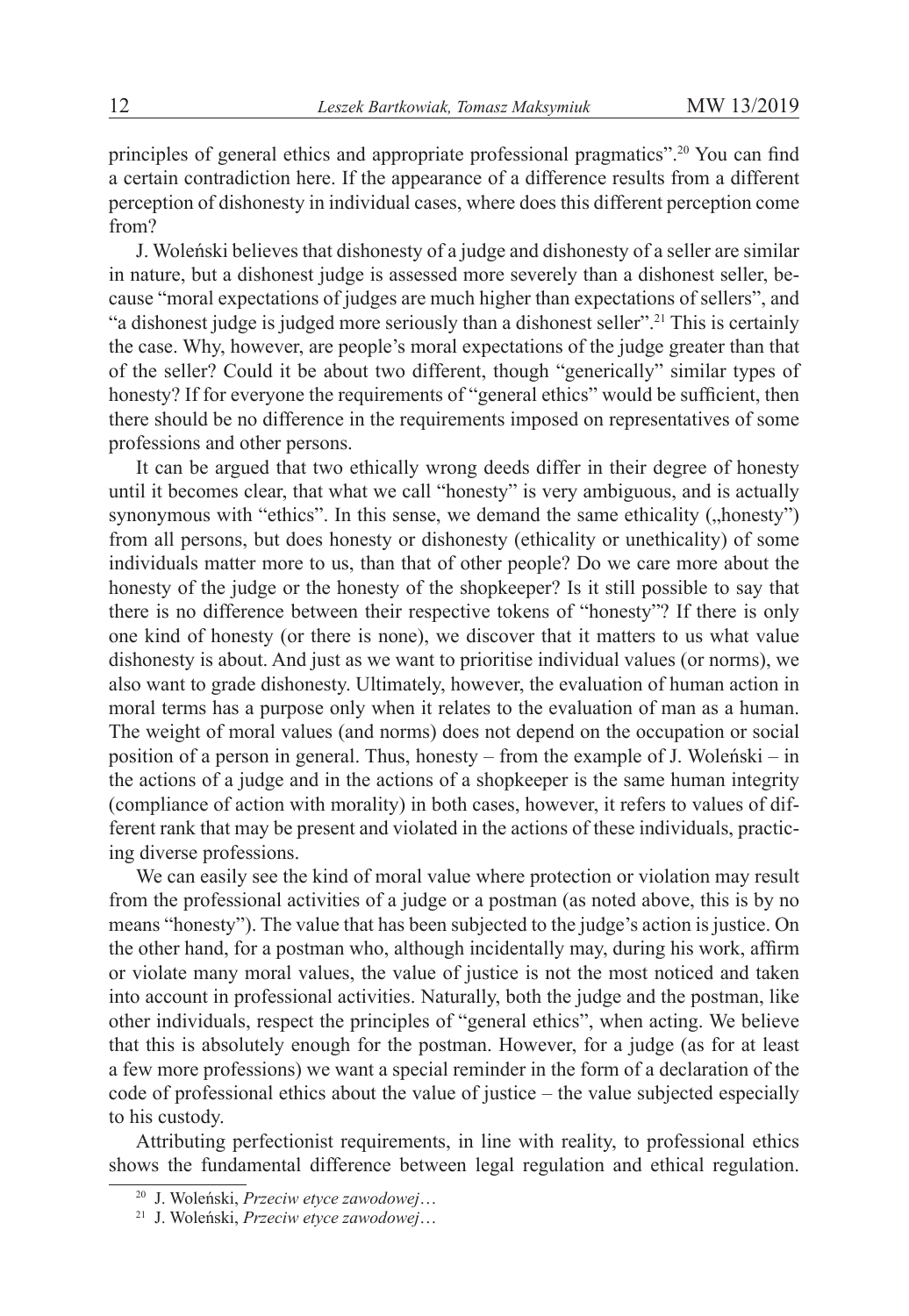First, the two spheres differ in terms of regulation, the law formulates only such norms as are necessary for maintaining order and social development. Morality has a much wider scope, because as it relates to man, the law applies to the citizen. Secondly, the two spheres differ essentially in goals: the purpose of personallistically understood morality is to protect human dignity, the purpose of law is to preserve social order. The convergence of law and morality refers only to the "ethical minimum", which the legislator seeks to maintain. The legislator strives to preserve the ethical minimum – common and basic values for the general public in society, because it is a condition of maintaining the necessary social bonds and the functioning of society. The system of law is not a system of ethical perfectionism.<sup>22</sup> The law does not prescribe perfection or even incline to aim for perfection.<sup>23</sup> It is not a task of law to make people morally better.

Therefore, professional ethics set higher ethical standards of conduct than law does, requiring only legal behaviour. The requirements of professional ethics are also higher than the intuitively accepted obligations of "general ethics". Strengthening the requirements for some cherished human virtues may make their possession an obligation for members of the profession.<sup>24</sup> Ethical codes, by indicating the right way to deal with an ethically problematic situation, lead to solving ethical problems. On the other hand, it is not the goal of the code of professional ethics to raise the "moral level of professional environments", although this may be secondarily occur.

Nor can we look at professional ethics' codes as a special form of coercion. Undoubtedly, for some part of the profession, additional ethical obligations seem external orders, they are compulsion, but for another part of it, extraordinary ethical obligations postulated by professional ethics' standards are a chosen form of perfectionist selffulfilment, and a sense of pride in one's own actions.

Pride, the opposite of shame, is the satisfaction of being fulfilled as a human. In non-professional life we usually remain in such interpersonal relationships, in which it is not easy to achieve or fulfil unusual values that testify to our humanity (dedication, justice, kindness). On the other hand, professional work, especially requiring direct interpersonal relations and soliciting high moral values, particularly enables actions to affirm one's humanity. We do not work only for money, and it is not surprising that among the admired professions are invariably a doctor, fireman, policeman, soldier, judge – professions that show their dedication, nobility, and sometimes heroism.

#### **Eighth complaint – not every profession should have professional ethics**

There are authors who proclaim the superfluousness or even harmfulness of ethics and codes of professional ethics, and other authors who recognise that professional ethics performs many social functions: regulates relations within a professional group, determines the attitude to the subject of their activity (and it is always a human be-

<sup>22</sup> D. Bunikowski, *Podstawowe kontrowersje dotyczące ingerencji prawa w sferę moralności*, Wydawnictwo Naukowe Uniwersytetu Mikołaja Kopernika, Toruń 2010, pp. 74, 108.

<sup>23</sup> D. Bunikowski, *Podstawowe kontrowersje*…, p.144.

<sup>24</sup> D. Bunikowski, *Podstawowe kontrowersje*…, pp. 90–91.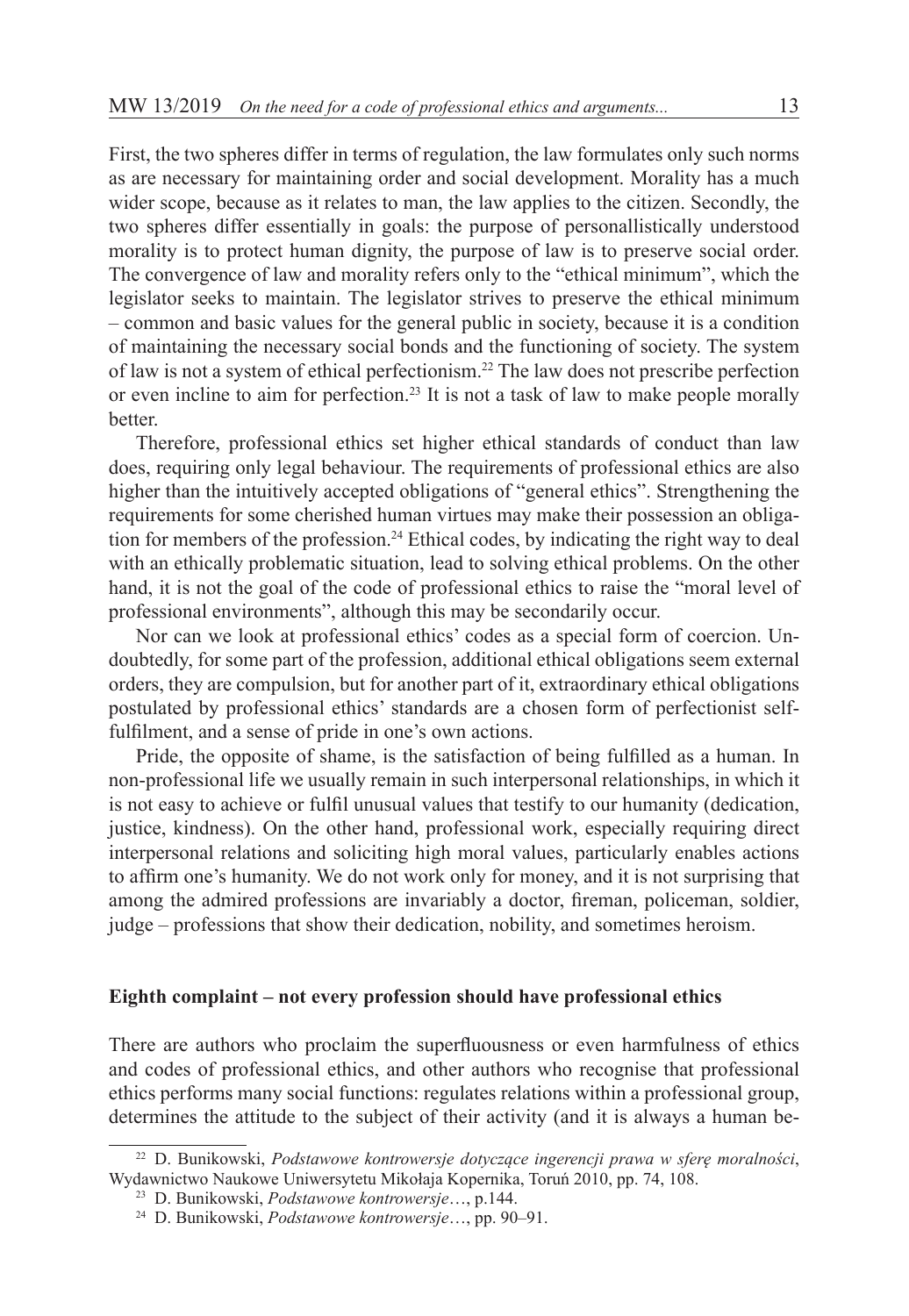ing), protects professionals against moral threats that are typical for the profession, maintains the prestige of a given profession, shapes the general moral attitude of the employee.<sup>25</sup> Therefore, it can be assumed that the occurrence of the demand for any of these functions may justify the creation of codes of professional ethics for individual professions. It turns out, however, that the above-mentioned functions, attributed to professional ethics, are thoroughly pragmatic, and are the consequences of codes of ethics' functioning in various professions, and not the reasons for their emergence.

From what – according to the cited authors – should the need to establish professional ethics and their codes arise? There are several basic conditions that contribute to the emergence of professional ethics and ethical codes expressing them. These differentiators are: 1. Especially important moral value present in professional activities, 2. Possible major social losses resulting from professional activities (in fact the irreversibility of the damage), 3. Intractability of professional activities to social control, and 4. Separability of a profession – as a pre-condition. H. Jankowski points to these basic reasons for establishing ethical codes: "It is about professions in which, first of all, their exercise involves communication with the values of the highest order, and secondly, the exercise of which involves a high degree of autonomy, with the lack of the possibility of external control, and finally, thirdly, the performance of which is somehow automatically combined with high social prestige."26

These conditions, conducive to the emergence of professional morals and then professional ethics show, that these are professions with a high degree of sovereignty and responsibility.27 The moral weakness of the addressees of professional ethical requirements is not a reason for building codes of professional ethics, although I. Lazari-Pawłowska accepts such a conjecture: "Formulation of a set of rules applicable to a given professional group would not – of course – be necessary, if it was possible to rely on the mental disposition of representatives of individual professions, on their moral sensitivity, on unfailing good will".<sup>28</sup> The need for hierarchical norms in codes of professional ethics does not, however, stem from the need to remedy deficiencies in the dispositions of the human psyche – their weak will or reduced moral sensitivity, but from the need to clearly define the moral goal in professional activity, the obligation of the professional environment to achieve it, and to have a source to justify common, professional ethical beliefs.

There are authors who justify creating professional ethics only for certain professions. They are indicated – as one might think – intuitively, without specifying the determinants of the profession that predestine to use their own professional ethics. For example, for J. Woleński justification is only the code of medical (physicians') ethics, because of the importance of moral value that has been entrusted to the profession.<sup>29</sup> However, he disregards other medical and non-medical professions, whose primary purpose is also to protect human life. At the same time, however, he notes that the need

<sup>25</sup> M. Michalik, *Społeczne przesłanki, swoistość i funkcje etyki zawodowej*, in: *Etyka zawodowa*, joint publication, ed. A. Sarapata, Książka i Wiedza, Warszawa 1971, p. 21.

<sup>26</sup> H. Jankowski, *Kilka uwag na temat etyki zawodowej*, "Etyka", Year 1994, no. 27, pp. 180–184.

<sup>27</sup> H. Jankowski, *Kilka uwag na temat etyki zawodowej*…

<sup>28</sup> I. Lazari-Pawłowska, *Etyka zawodowa bez kodeksu*…

<sup>29</sup> J. Woleński, *Przeciw etyce zawodowej*…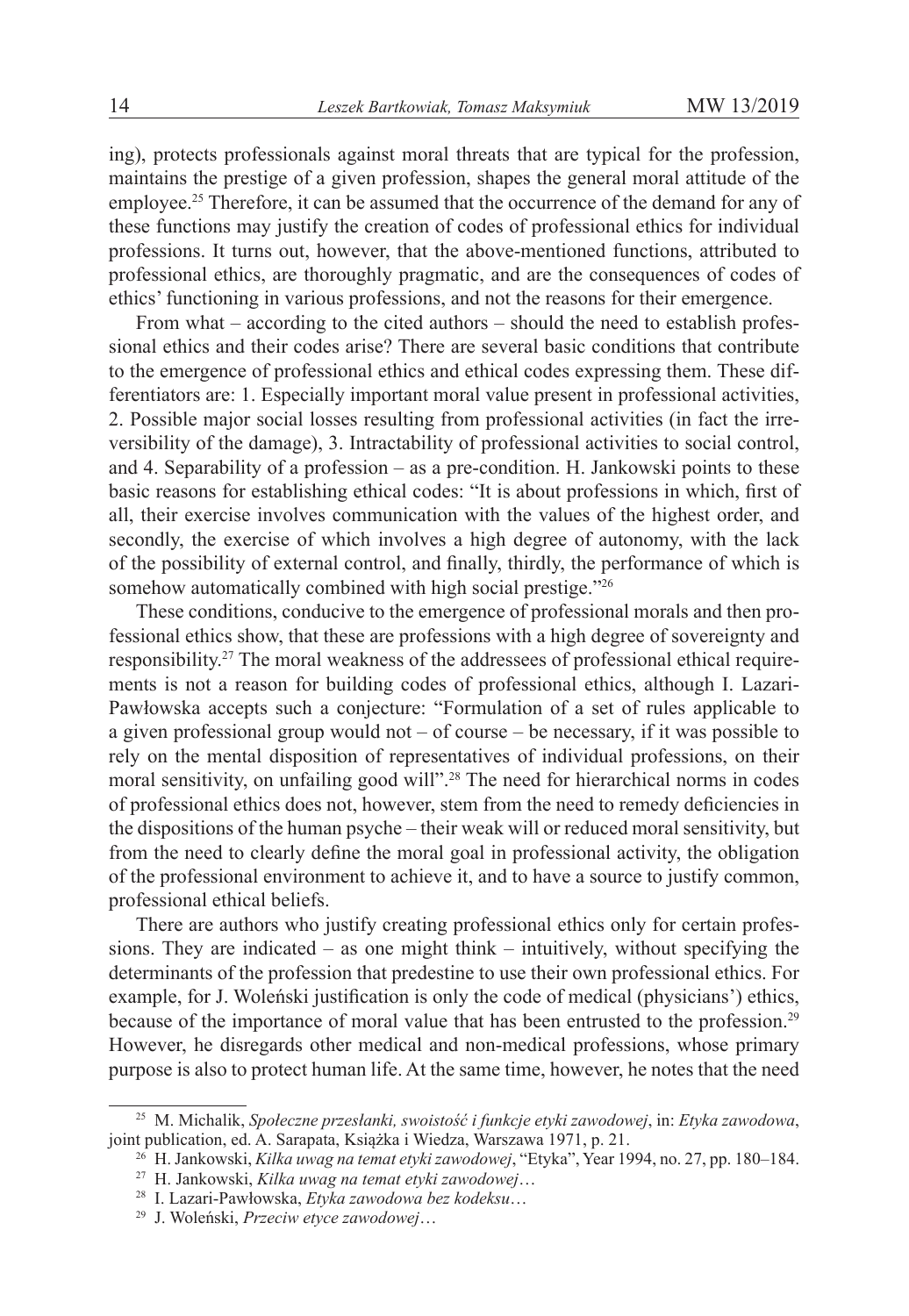for professional ethics is due to the fact that individual professions are dealing with important values: doctors with life and health, lawyers with freedom, teachers with education<sup>30</sup>

The basic, distinguishing feature of the profession having a code of ethics, pointed out by the participants of the discussion – is the threat of causing significant "social damage, resulting from incorrect practice".<sup>31</sup> The need for codical, ethical regulation should increase along with the growth of social responsibility among various professions. I. Lazari-Pawłowska believes that in relation to persons conducting activity associated with a high risk of causing severe harm to someone – professional moral principles should be formulated "even if this means that the moral autonomy of the individual will be limited".<sup>32</sup> Stating that diverse professions are associated with different levels of social responsibility is not always about violating moral values, because it more often refers to the broader concept of so-called "social losses". This yields the ambiguity of the term "loss", and also allows for the possibility of material losses (which is no longer an aspect of morality).

In some professions, professional ethics is to result from the fact that the former have high social prestige – as J. Woleński claims. It can be assumed that the reverse is happening – the high social prestige of the profession is due to the fact that it has its professional ethics, and declares the protection of basic human values.

Therefore, it is not convincing that the codes of ethics are appropriate for professions "hiding" their unethical practices behind them. Such is the view of W. Pawlik, who, expressing his disbelief in the effectiveness of creating codes of professional ethics as a way of repairing it or "reviving" – believes that ethical codes would be appropriate for some professions "struggling with the problem of recognising, naming and regulating 'moral vice/iniquity'".<sup>33</sup>

One should remember about objective conditions for the establishment of professional ethics, including the basic one, i.e. the emergence of a profession. The condition for the formation of any professional ethics is first the clear separation of the profession. It is defined either functionally, as a system of constantly performed activities, or sociologically, i.e. as a "community" of a given profession.<sup>34</sup> Therefore, when problems with establishing a code of ethics, e.g. for sociologists, are noticed, one should realise that profession is about the type of education, not about how to earn money. the. A similar remark also applies to psychologists – the existing code is a code of therapists, not persons with a degree in psychology. Also the term "lawyer" is about a type of education, and specific legal professions do not have a single code of professional ethics, but have codes of ethics taking into account the type of employment (lawyers, judges, prosecutors, notaries, legal advisers). Professional ethics only apply to professions, not education. Considering a code of ethics for a psychologist or sociologist is a misunderstanding.

<sup>30</sup> Ibidem.

<sup>31</sup> J. Kraszewski, *Zachować prestiż zawodu*, "Etyka", Year 1994, no. 27, pp. 202–204.

<sup>32</sup> I. Lazari-Pawłowska, *Etyka zawodowa bez kodeksu*, "Etyka", Year 1994, no. 27, pp. 177–180.

<sup>33</sup> W. Pawlik, *Niecnota uregulowana*...

<sup>34</sup> A. Dylus, *Refleksje wokół etyki zawodowej ludzi nauki oraz wokół jej kodyfikacji*, in: *Etyka w środowisku akademickim*, p. 22.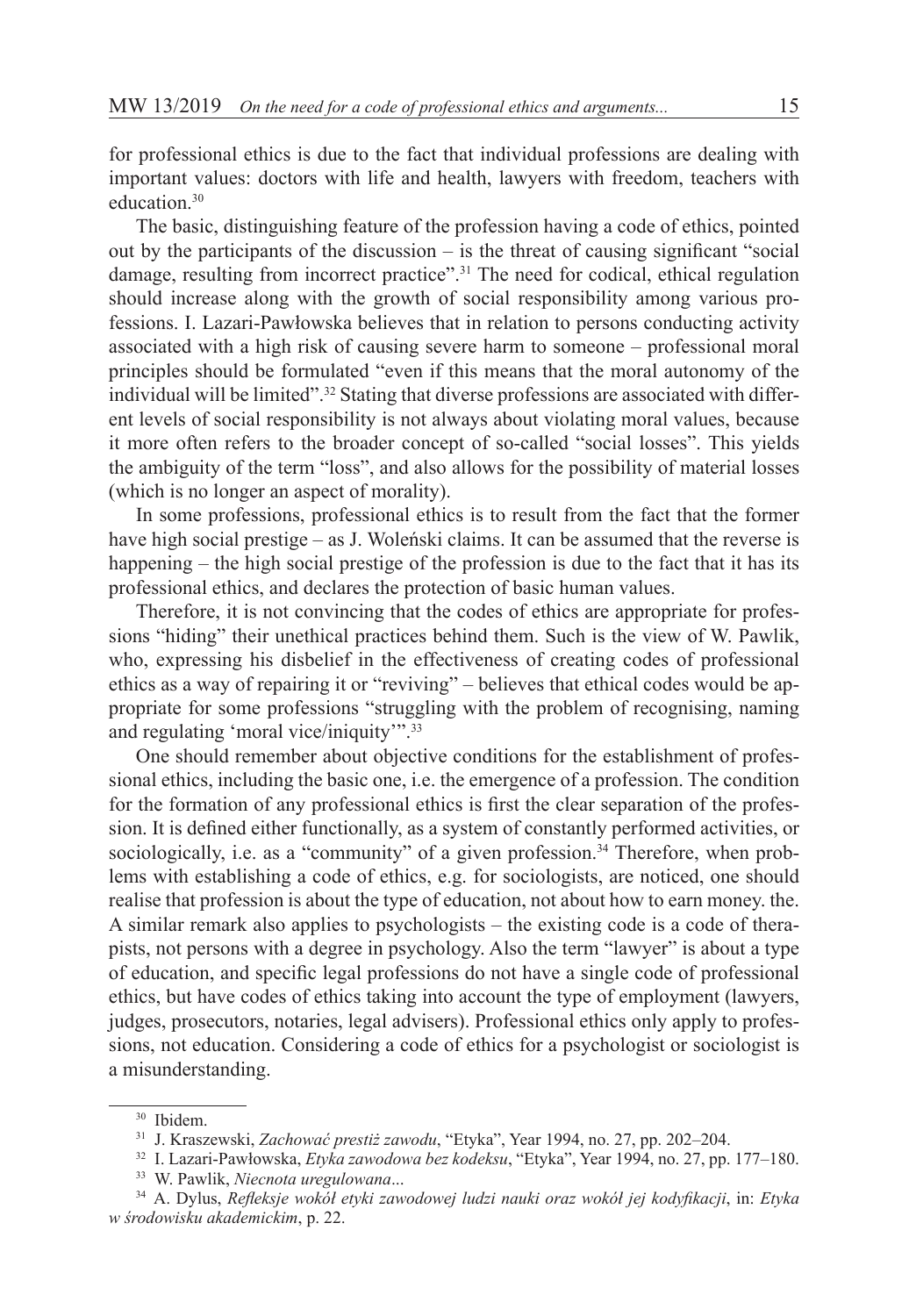Various reasons for the establishment of codes of professional ethics are indicated, but only one is fundamental – protection of important human values. The rest of the effects (prestige, professional awareness, pride, environmental consolidation) are the effects of completing the main task.

### **End**

Professional ethics, expressing the morality of professionals, does so primarily because of not the actors, but the objects of their actions – other persons, other subjects of morality. People always and everywhere have the same moral obligations, regardless of their social situation, because being human is not dependent on our social roles.

The Code of Professional Ethics is a document that contributes to deepening the sense of awareness of belonging to a professional community. It is also a necessary basis for settling cases of violations of the Code's standards for peer courts (ethical courts).

Ethics do not set standards for professional effectiveness. Moral evaluation generally does not refer to professional fitness. It refers to the fitness of a person who performs any activity that is relevant to humanity.

Professional morality is the expression of general social, moral requirements, but usually to a higher degree. Writing the code is not about coming up with a new morality; in an ideal version, it is a list of those beliefs that already function as "professional morality". (Morality in quotation marks is to mean the conventionality of this term, because the only source of morality can be a person, never any collectivity of persons).

Codes of professional ethics dictate more obligations than people usually require of each other, thus they represent perfectionist ethics.

The code of ethics does not have to solve every problem, and should not do it. A person always decides. The Code is to help only in such a way that it shows the ethical preferences appropriate to the profession – the hierarchy of norms or values adopted in professional ethics.

One can agree with the view that the code of professional ethics does not set the real moral level of the representatives of a given profession,<sup>35</sup> but it is also difficult to assume the complete divergence between the picture of the morality of the profession, presented by the codex provisions, and the sphere of real moral actions usually practiced therein. The postulates of good action, expressed by the norms of ethical codes, cannot refer to unreal states, because such hypocrisy would completely deprive the authority of professional codes of ethics.

Codes of professional ethics should not be overestimated, but their idea and practice demonstrate their fulfilment of an important social task, thus they are needed.

#### **Summary**

In comparison to the total number of professions, those with their own codes of professional ethics are sparse. In spite of this, it has long aroused interest, and it is often the interest of op-

<sup>35</sup> I. Lazari-Pawłowska, *Etyka zawodowa bez kodeksu*, "Etyka", Year 1994, no. 27, pp. 177–180.